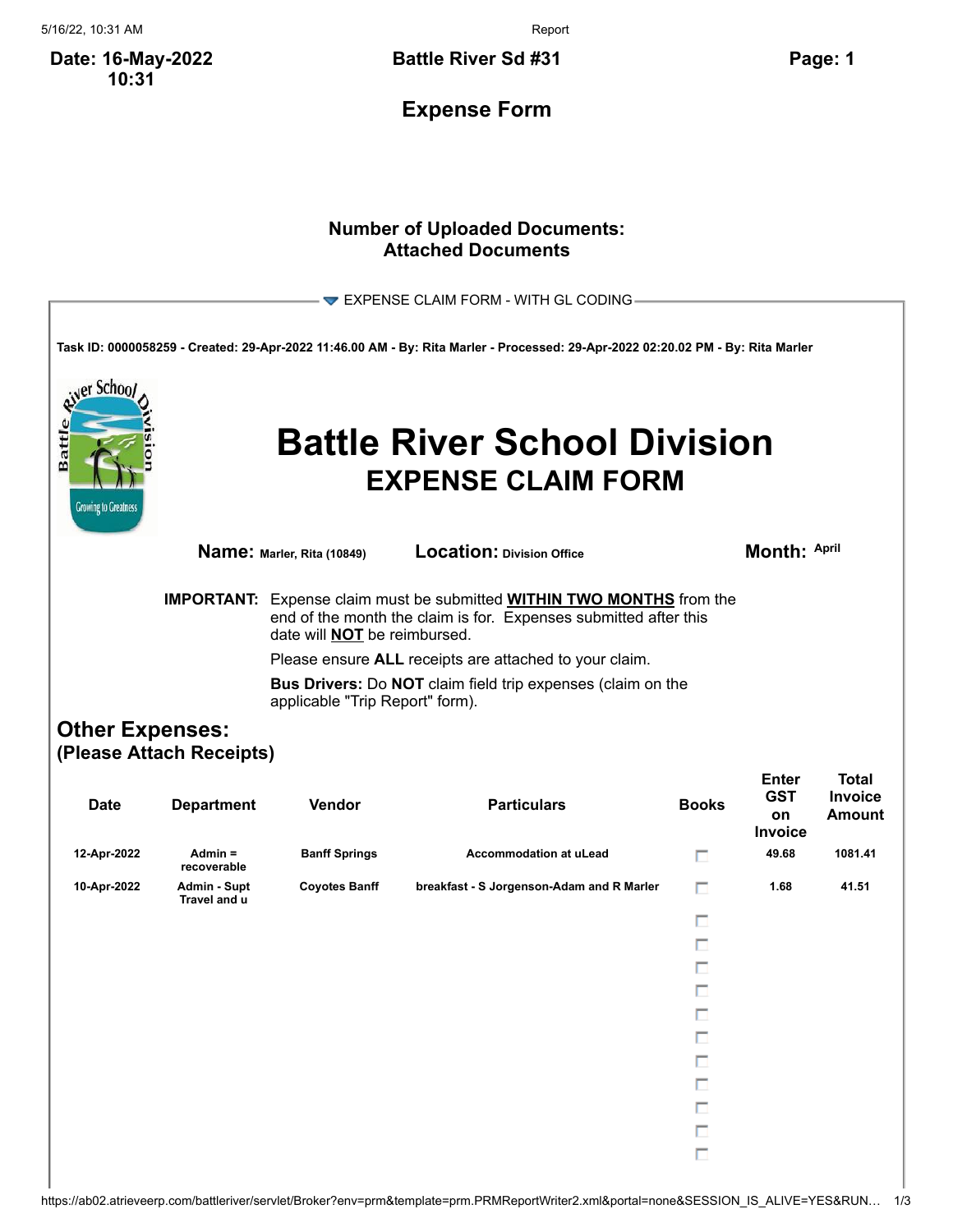$\Box$ П

**Subtotals 51.36 1122.92**

## **REGULAR BUSINESS EXPENSES**

**Mileage and Meal Information:** \*Check this box if your mileage claim for the calendar year **exceeds 5,000 KMS**

| <b>Date</b><br><b>Purpose</b><br>(YYYYMMDD) | From/To<br><b>Destination</b>                           | Km's<br>Round<br><b>Trip</b> | One<br><b>Way</b><br>Only | <b>Total</b><br><b>KMs</b> | <b>Total</b><br><b>Mileage</b><br><b>Expense</b> | <b>Breakfast</b>            | Lunch                        | <b>Dinner</b>     |
|---------------------------------------------|---------------------------------------------------------|------------------------------|---------------------------|----------------------------|--------------------------------------------------|-----------------------------|------------------------------|-------------------|
|                                             |                                                         | ø                            | П                         | 0.00                       | 0.00                                             | П                           | П                            | П                 |
|                                             |                                                         | ø                            | П                         | 0.00                       | 0.00                                             | П                           | П                            | П                 |
|                                             |                                                         | ø                            | П                         | 0.00                       | 0.00                                             | П                           | П                            | $\Box$            |
|                                             |                                                         | ø                            | П                         | 0.00                       | 0.00                                             | П                           | П                            | Π                 |
|                                             |                                                         | ø                            | П                         | 0.00                       | 0.00                                             | П                           | П                            | Π                 |
|                                             |                                                         | ø                            | П                         | 0.00                       | 0.00                                             | П                           | П                            | П                 |
|                                             |                                                         | ø                            | П                         | 0.00                       | 0.00                                             | П                           | П                            | Π                 |
|                                             |                                                         | ø                            | П                         | 0.00                       | 0.00                                             | П                           | П                            | П                 |
|                                             |                                                         | ø                            | П                         | 0.00                       | 0.00                                             | П                           | П                            | П                 |
|                                             |                                                         | ø                            | П                         | 0.00                       | 0.00                                             | П                           | П                            | П                 |
|                                             |                                                         | ø                            | П                         | 0.00                       | 0.00                                             | П                           | П                            | П                 |
|                                             |                                                         | ø                            | П                         | 0.00                       | 0.00                                             | П                           | П                            | П                 |
|                                             |                                                         | ø                            | П                         | 0.00                       | 0.00                                             | П                           | П                            | П                 |
|                                             |                                                         | ø                            | П                         | 0.00                       | 0.00                                             | П                           | П                            | П                 |
|                                             |                                                         | ø                            | п                         | 0.00                       | 0.00                                             | П                           | П                            | П                 |
|                                             |                                                         | ø                            | П                         | 0.00                       | 0.00                                             | П                           | П                            | П                 |
|                                             |                                                         | ø                            | П                         | 0.00                       | 0.00                                             | П                           | П                            | П                 |
|                                             |                                                         | ø                            | П                         | 0.00                       | 0.00                                             | П                           | П                            | $\Box$            |
|                                             |                                                         | ø                            | П                         | 0.00                       | 0.00                                             | П                           | П                            | П                 |
|                                             |                                                         | ø                            | П                         | 0.00                       | 0.00                                             | п                           | П                            | $\Box$            |
|                                             |                                                         |                              | <b>Subtotals</b>          | 0.00                       | 0.00                                             | $\bf 0.00$                  | 0.00                         | 0.00              |
| <b>Totals</b>                               |                                                         |                              |                           |                            |                                                  |                             |                              |                   |
|                                             | For Office Use Only:                                    |                              |                           |                            |                                                  |                             | Total Mileage 0.00           |                   |
|                                             | <b>Total Subsistence</b><br><b>GST Auto Calculation</b> | 0.00                         |                           |                            |                                                  |                             | Total Subsistence 0.00       |                   |
|                                             | <b>Total Other Expense</b><br><b>GST</b> Entered        | 51.36                        |                           |                            |                                                  |                             | Total Other Expenses 1122.92 |                   |
|                                             | <b>Grand Total GST</b>                                  | 51.36                        |                           |                            |                                                  |                             | Total Claim 1122.92          |                   |
| <b>GL Account Number</b>                    | <b>Taxes Included</b>                                   |                              | Amount                    |                            | <b>Tax Code</b>                                  |                             |                              | <b>Tax Amount</b> |
| 1404400000101                               | ⅆ                                                       |                              | 1122.92                   |                            | G                                                |                             |                              | 51.36             |
|                                             |                                                         |                              |                           |                            |                                                  | <b>Total Without Taxes:</b> |                              | 1071.56           |
|                                             |                                                         |                              |                           |                            |                                                  | <b>Tax Total:</b>           |                              | 51.36             |
|                                             |                                                         |                              |                           |                            |                                                  | <b>Total With Taxes:</b>    |                              | 1122.92           |
|                                             | <b>Comments:</b>                                        |                              |                           |                            |                                                  |                             |                              |                   |
|                                             |                                                         |                              |                           |                            |                                                  |                             |                              |                   |